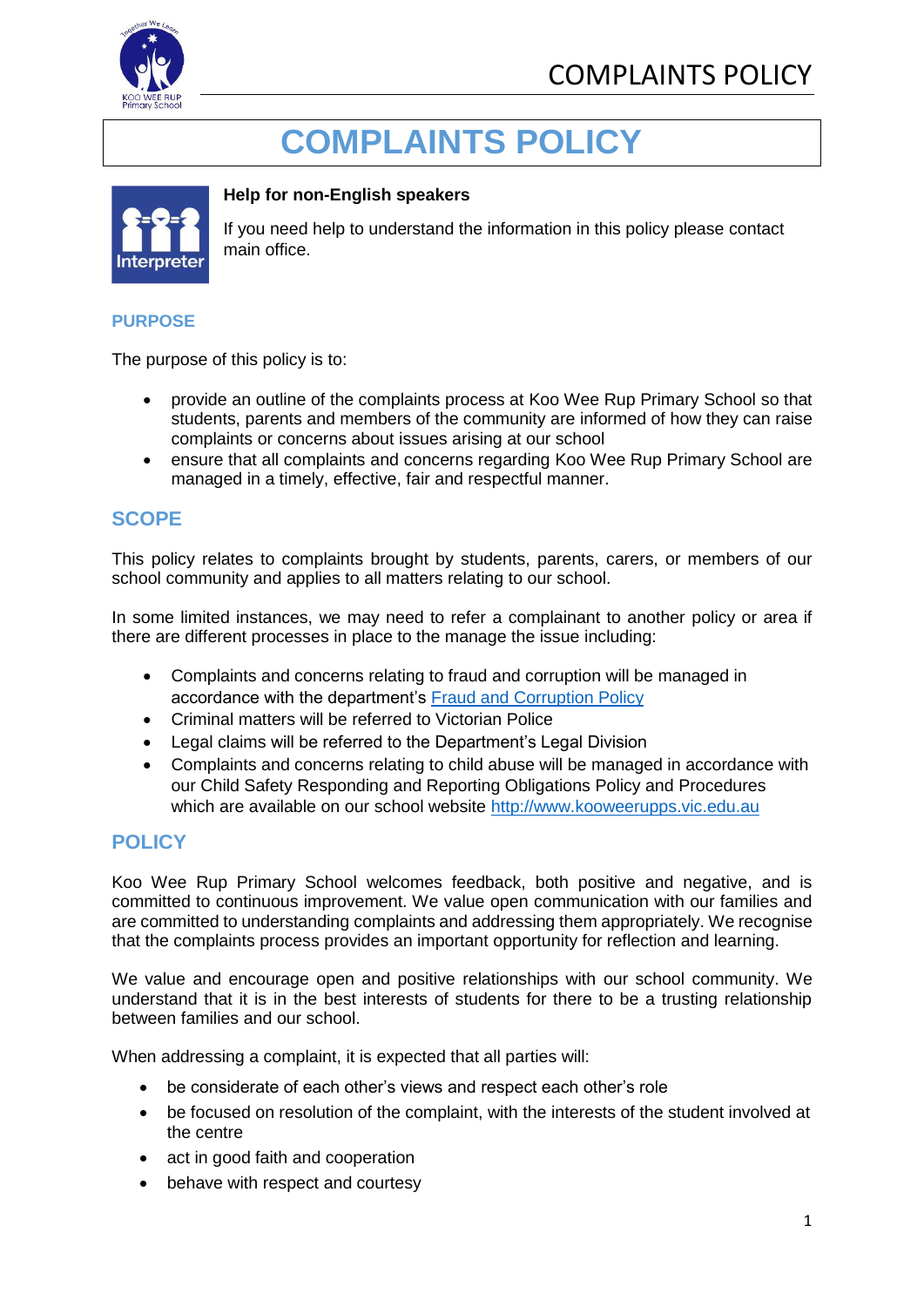

- respect the privacy and confidentiality of those involved, as appropriate
- operate within and seek reasonable resolutions that comply with any applicable legislation and Department policy
- recognise that schools and the Department may be subject to legal constraints on their ability to act or disclose information in some circumstances.

#### **Complaints and concerns process for students**

Koo Wee Rup Primary School acknowledges that issues or concerns can cause stress or worry for students and impact their wellbeing and learning. Koo Wee Rup Primary School encourages our students to raise issues or concerns as they arise so that we can work together to resolve them.

Students with a concern or complaint can raise them with a trusted adult at school, for example, with their classroom teacher, another teacher, an Education Support staff member, the Principal or Assistant Principal or the school Chaplain. This person will take the concern or complaint seriously and will explain the steps that can be taken to try to resolve the issue and provide support.

Students can also ask their parent, carer or another trusted adult outside of the school, to talk to the school about the issue instead. Information about our parent/carer complaints and concerns process is outlined further below. The parent/carer process also applies to students who are mature minors, refer to: [Mature Minors and Decision Making.](https://www2.education.vic.gov.au/pal/mature-minors-and-decision-making/policy)

Other ways students can raise a concern or complaint with the school include:

- talking to a member of the student voice group about their concern and seeking any suggestions for resolving it
- participating in our Attitudes to School Survey (for Grades 4-6)
- writing a note for our anonymous student voice box located in each classroom

Detailed information and guidance for students on how to raise a concern or complaint at school is available at:

• Resolving complaints at school – A resource for students

Further information and resources to support students to raise issues or concerns are available at:

- [Report Racism Hotline](https://www.vic.gov.au/report-racism-or-religious-discrimination-schools) (call 1800 722 476) this hotline enables students to report concerns relating to racism or religious discrimination
- [Reach Out](https://au.reachout.com/?gclid=CjwKCAiAgbiQBhAHEiwAuQ6BktaB5xneGFK3TnOql5c5eZ7af7dDm9ffLZa7N59FEtbtQzVIk8sGWhoC8N0QAvD_BwE)
- **[Headspace](https://headspace.org.au/)**
- [Kids Helpline](https://kidshelpline.com.au/?gclid=CjwKCAiAgbiQBhAHEiwAuQ6Bkro6UD2EBcRILznFnRhKjfi5I84jJlUa0fyiiYLQ4mHx5sXTStxH8BoCCEIQAvD_BwE) (call 1800 55 1800)
- [Victorian Aboriginal Education Association](https://www.vaeai.org.au/) (VAEAI)

#### **Complaints and concerns process for parents, carers and community members**

**Preparation for raising a concern or complaint**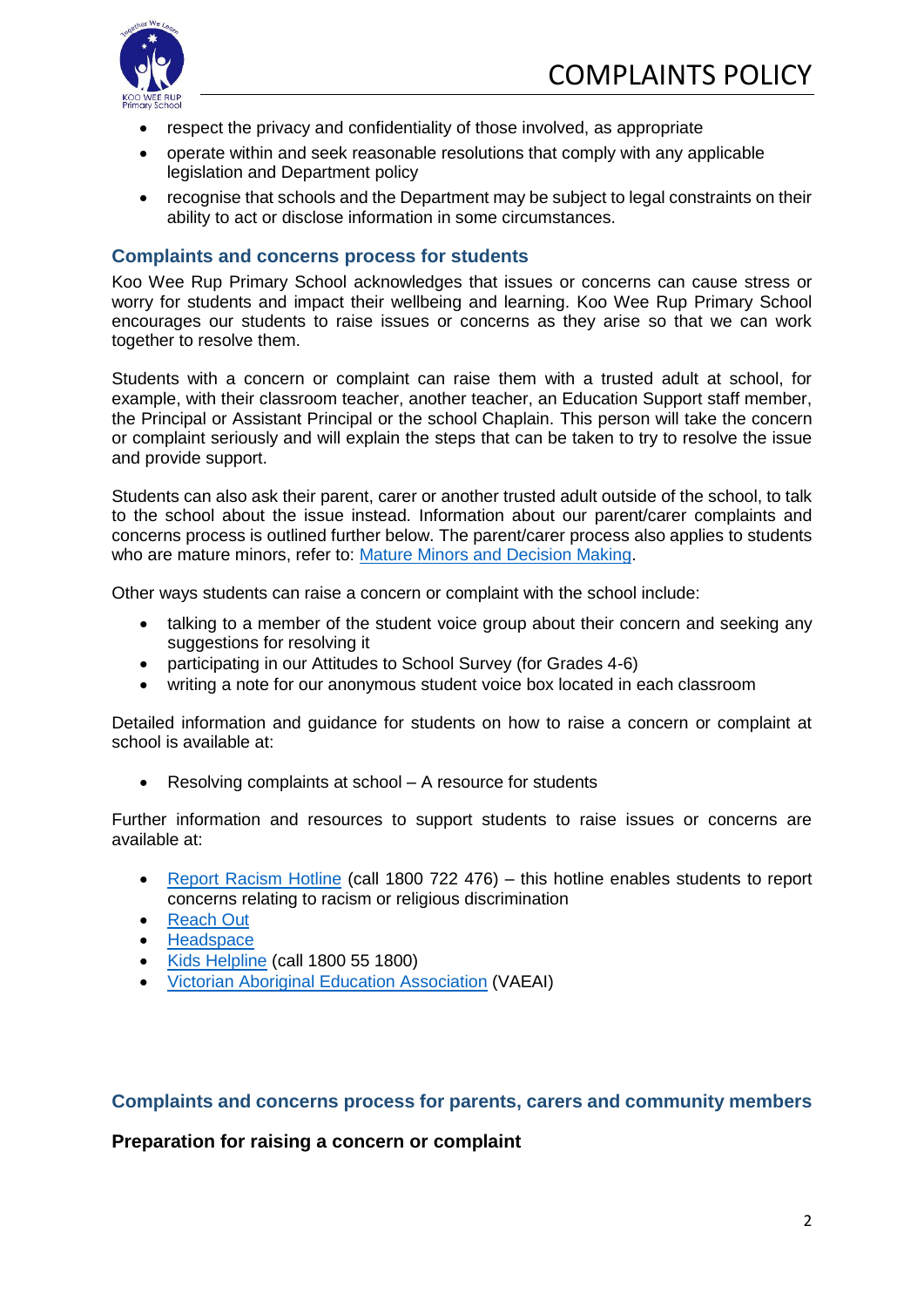

Koo Wee Rup Primary School encourages parents, carers or members of the community who may wish to submit a complaint to:

- carefully consider the issues they would like to discuss
- remember that they may not have all the facts relating to the issues that they want to raise
- think about how the matter could be resolved
- be informed by checking the policies and guidelines set by the Department and Koo Wee Rup Primary School.

#### **Support person**

You are welcome to have a support person to assist you in raising a complaint or concern with our school. Please advise us if you wish to have a support person to assist you, and provide their name, contact details, and their relationship to you.

#### **Raising a concern**

Koo Wee Rup Primary School is always happy to discuss with parents/carers and community members any concerns that they may have. Concerns in the first instance should be directed to the child's classroom teacher, or the staff member involved with managing the situation or event in question. Where possible, school staff will work with you to ensure that your concerns are appropriately addressed.

#### **Making a complaint**

Where concerns cannot be resolved in this way, parents or community members may wish to make a formal complaint to the to the Principal or Assistant Principal.

If you would like to make a formal complaint, in most cases, depending on the nature of the complaint raised, our school will first seek to understand the issues and will then convene a resolution meeting with the aim of resolving the complaint together. The following process will apply:

- **1. Complaint received:** Please either email, telephone or arrange a meeting through the front office with the Assistant Principal or Principal, to outline your complaint so that we can fully understand what the issues are. We can discuss your complaint in a way that is convenient for you, whether in writing, in person or over the phone.
- **2. Information gathering:** Depending on the issues raised in the complaint, the Principal, Assistant Principal or nominee may need to gather further information to properly understand the situation. This process may also involve speaking to others to obtain details about the situation or the concerns raised.
- **3. Response:** Where possible, a resolution meeting will be arranged with the Assistant Principal and/or the Principal to discuss the complaint with the objective of reaching a resolution satisfactory to all parties. If after the resolution meeting we are unable to resolve the complaint together, we will work with you to produce a written summary of the complaint in the event you would like to take further action about it. In some circumstances, the Principal may determine that a resolution meeting would not be appropriate. In this situation, a response to the complaint will be provided in writing.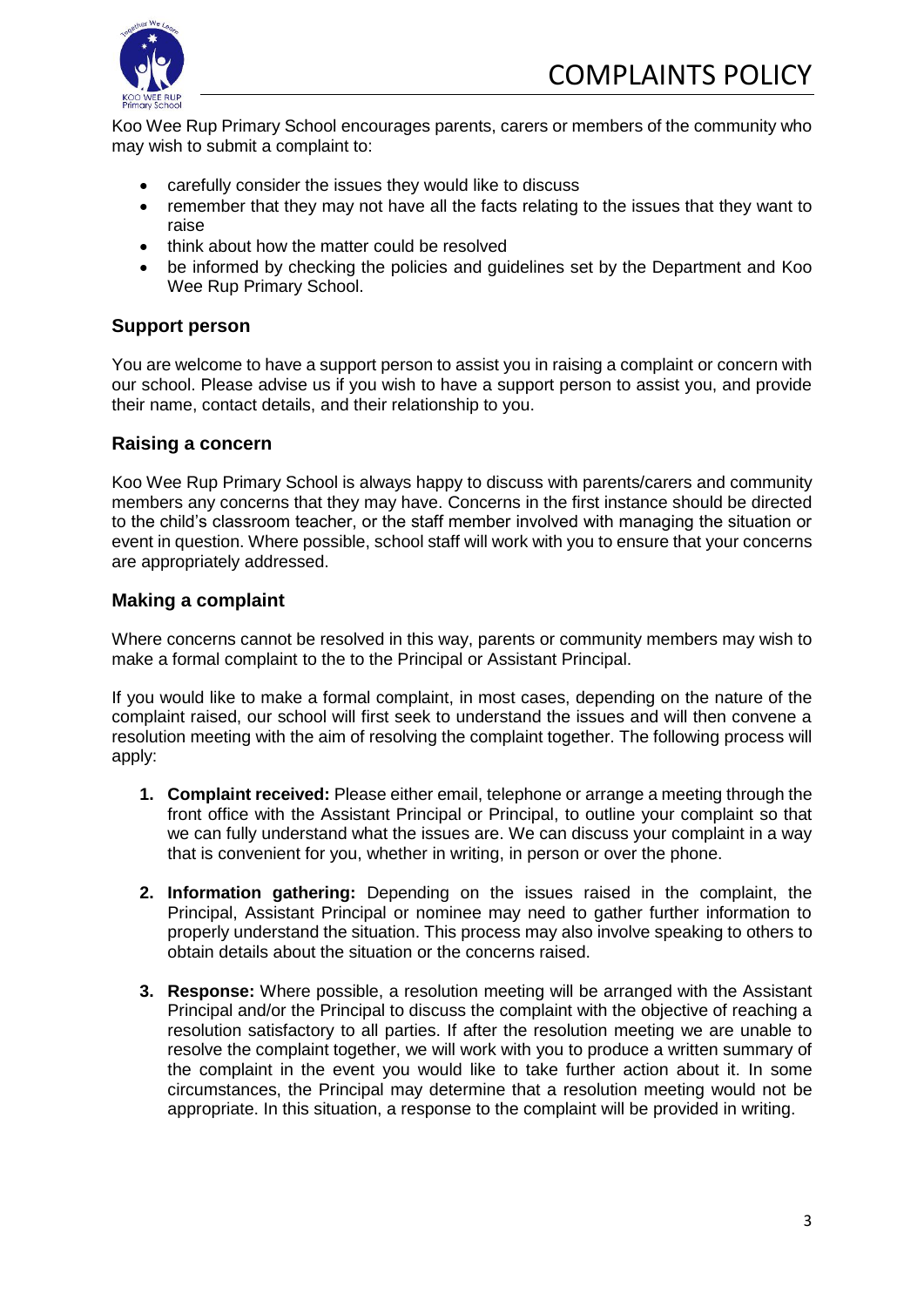

**4. Timelines:** Koo Wee Rup Primary School will acknowledge receipt of your complaint as soon as possible (usually within two school days) and will seek to resolve complaints in a timely manner. Depending on the complexity of the complaint, Koo Wee Rup Primary School may need some time to gather enough information to fully understand the circumstances of your complaint. We will endeavour to complete any necessary information gathering and hold a resolution meeting where appropriate within 10 working days of the complaint being raised. In situations where further time is required, Koo Wee Rup Primary School will consult with you and discuss any interim solutions to the dispute that can be put in place.

Please note that unreasonable conduct (e.g. vexatious complaints) may need to be managed differently to the procedures in this policy.

## **Resolution**

Where appropriate, Koo Wee Rup Primary School may seek to resolve a complaint by:

- an apology or expression of regret
- a change of decision
- a change of policy, procedure or practice
- offering the opportunity for student counselling or other support
- other actions consistent with school values that are intended to support the student, parent and school relationship, engagement, and participation in the school community.

In some circumstances, Koo Wee Rup Primary School may also ask you to attend a meeting with an independent third party, or participate in a mediation with an accredited mediator to assist in the resolution of the dispute.

## **Escalation**

If you are not satisfied that your complaint has been resolved by the school, or if your complaint is about the Principal and you do not want to raise it directly with them, then the complaint should be referred to the South Eastern Victorian Region by contacting 1300 338 738.

Koo Wee Rup Primary School may also refer a complaint to the South Eastern Victoria Region if we believe that we have done all we can to address the complaint.

For more information about the Department's parent complaints process, including the role of the Regional Office, please see: [Raise a complaint or concern about your school.](https://www.vic.gov.au/raise-complaint-or-concern-about-your-school#speaking-to-your-school)

#### **Record keeping and other requirements**

To meet Department and legal requirements, our school must keep written records of:

- Serious, substantial or unusual complaints
- Complaints relating to the Child Information Sharing Scheme and Family Violence Information Sharing Scheme, to meet regulatory requirements - refer to Child and Family Violence Information Sharing Schemes for further information

Our school also follows Department policy to ensure that record-keeping, reporting, privacy and employment law obligations are met when responding to complaints or concerns.